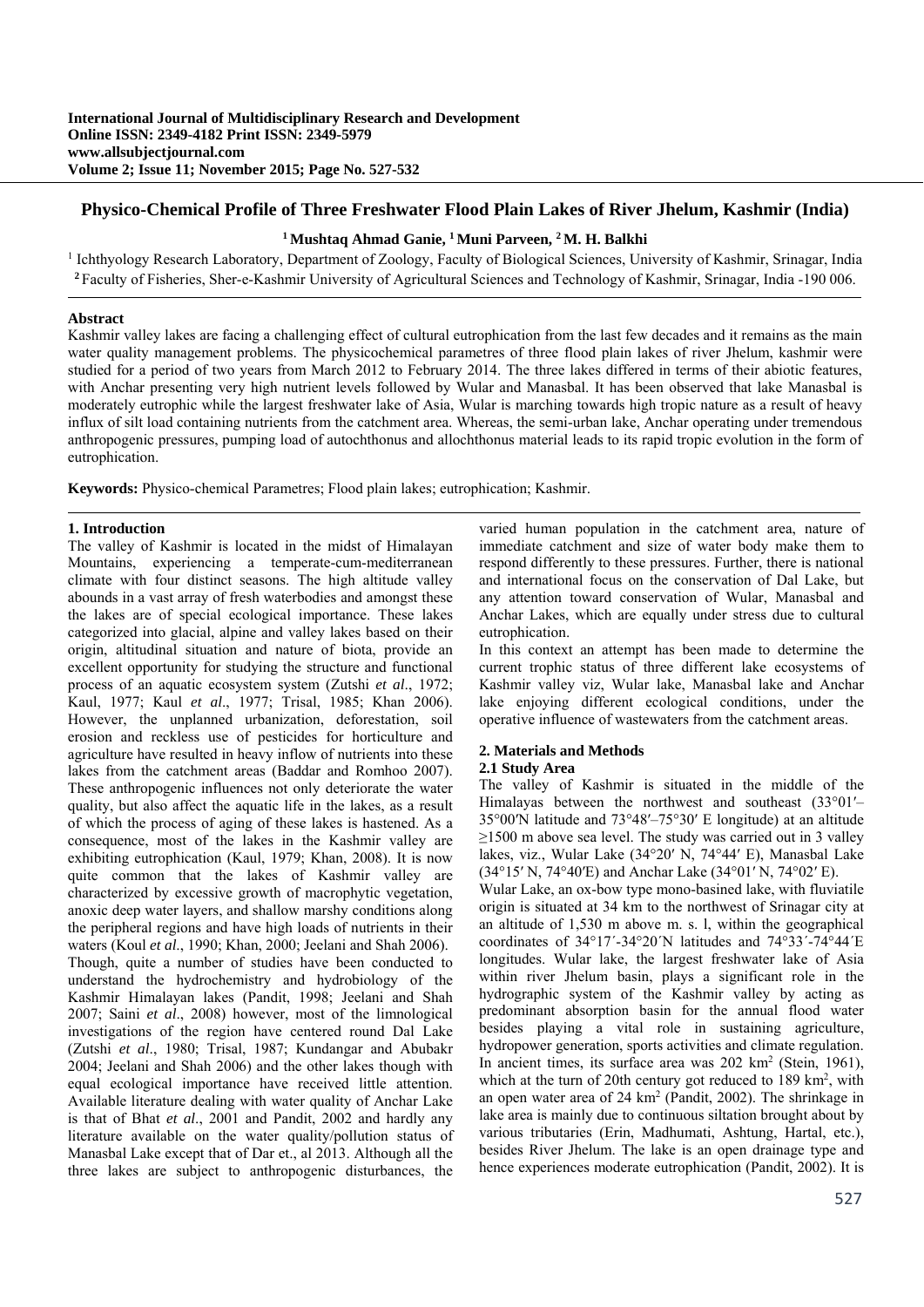surrounded by pir pangal mountains (locally known as Baba Shakur-ud-din mountains) towards north, northeast and northwest which drain their runoff through various streams, prominent being Erin, Madhumati apart from river Jhelum (which emerge from verinag spring and drains whole kashmir valley). The lake was included in 1986 as a wetland of national importance under the wetland programme of the Ministry of Environment and forests, Govt of India for intensive convention management purposes. Recognising the importance of the wetland for its biodiversity and socioeconomic values, the lake in 1990 was designated by India as a wetland of international importance under the Ramsar convention (MOEF 1986, 1990).

Manasbal lake, the deepest freshwater valley lake of Kashmir, is located at the mean geographical coordinates of 74°39' 07" to 74°41' 20" E longitude and 34° 14' 40" N to 34°15' 20" N latitude at an altitude of 1584 m amsl, at a distance of about 30 km to the north-west of Srinagar, the summer capital of Jammu and Kashmir state. It is a semi drainage rural lake, having an area of about 2.83 sq. km, oblong in outline and extends in north east- southwest direction with the maximum length and breadth of 3.5 km and 1.5 km, respectively. It is the deepest of all valley lakes with a depth of 12.5m.

The lake is bounded by the Karewas on the northeast and northwestern sides below which lies the Manasbal village. Above and beyond are the ruins of Badshah Bagh, now called Jarooka Bagh, consisting of an old incomplete palace and a garden built by Mughal Emperor Jehangir. There is a Fish Farm on the northern side of the lake and a Drug Research Farm on its northwest side. On the eastern side are hill tops, extending upto Limestone Mountain called Ahateng in the southeast. At the foot of this range on the banks of lake lies Kondabal village where there are many lime kilns used for limestone extraction. On the eastern side bare rugged high mountains are present.

The lake inflow is chiefly derived from underground springs, in addition to which a small irrigation stream (Laar Kuhl) on the eastern side also drains water into the lake during springautumn. The Laar kuhl stream takes off water from the Sindh Nallah (a tributary of river Jhelum) and irrigates the agricultural fields throughout its course in the neighbourhood of the lake, thus bringing in allochthonous material into the lake including major and minor nutrients, polythene, bottles and other material. The lake is connected to the river Jhelum by a permanent channel which leaves the lake on its western side and runs in southwest direction to join the river at a place about 0.7 km below the village Sumbal. It is semi drainage, warm monomictic lake, which receives stratification from March till November, followed by mixing in early December (Zutshi and Khan, 1978; Yousuf, 1979).

Anchar Lake, a shallow basin lake with fluviatile origin is situated at an altitude of 1,583 m above m.s.l, within the geographical coordinates of 34º 20´ to 34º 26´N latitude and 74º 28´ to 74º 85´E longitude, at a distance of 12 km to the North-west of Srinagar city. The lake is mono-basined with surface area of 6.6 km2. The lake has a total area of 6.80 km2 of which about 1.69 km2 at present represent open water and the remaining portion has been transformed into a marshland

due to increased human perturbations of the ecosystem. The lake receives water from the Sind stream on the northern side and a channel from Khushalsar Lake on its southern side. The excess water of the lake flows through Shalabugh wetland into the Jhelum River.

# **2.2 Methods for Chemical and Physical Analyses**

Water samples from 15 sites of three lakes were collected at 0.5m (a depth representative of the mixed water columns) on the basis of monthly intervals between March 2012 and Febuary 2013. The samples were kept in 2 L polyethylene plastic bottles which had been previously cleaned with metal free soap, rinsed repeatedly with distilled water, soaked in 10% nitric acid for 24 h, and finally rinsed with ultrapure water. All water samples were maintained at 4°C first during transportation to the laboratory, and then later for processing and analysis. As shown in Table 1, the measurements of water quality parameters are summarized on the basis of standard methods established for surface water monitoring in India [APHA, 1988]. The temperature and pH of each water sample were measured in situ by field instruments including a mercury thermometer and digital pH respectively. All water samples were analyzed for different physico-chemical parameters within 48 h of collection. Total hardness was measured by EDTA complexometry titration. Total alkalinity was determined by acid titration using methyl-orange as endpoint, and chloride by silver nitrate  $(AgNO<sub>3</sub>)$  titration using potassium chromate  $(K_2CrO_4)$  solution as an indicator. NH4-N was measured with Phenate method (APHA, 1998). NO<sub>3</sub>-N and NO2-N were analyzed by Salicyalate method and N-(1 naphthyl)-ethylenediamine colorimetry, respectively. T. Phos were analyzed by absorption spectrophotometry after decomposition with sulphuric acid-nitric acid digestion (Stannous chloride method).

**Table 1:** Water quality parameters, abbreviations, units and analytical methods as measured during 2012–2014 for three lakes.

| S.No | <b>Parameter</b>           | <b>Abbreviation</b> | Unit       | <b>Analytical methods</b> |  |
|------|----------------------------|---------------------|------------|---------------------------|--|
| 1    | Air Temperature            | AT                  | ${}^{0}C$  | Mercury                   |  |
|      |                            |                     |            | Thermometer               |  |
| 2    | Water                      | WT                  | ${}^{0}C$  | Mercury                   |  |
|      | temperature                |                     |            | Thermometer               |  |
| 3    | Depth                      | Depth               | m          | <b>Graduated String</b>   |  |
| 4    | Transparency               | Trans               | m          | Secchi Disc               |  |
| 5    | Electrical<br>conductivity | EC                  | $\mu$ S/cm | Electrometric<br>pH-meter |  |
|      |                            |                     |            |                           |  |
| 6    | pH                         | pH                  | pH<br>unit |                           |  |
| 7    | Dissolved                  | DO                  | mg/l       | Winklers Azide            |  |
|      | oxygen                     |                     |            | method                    |  |
| 8    | Free Co <sub>2</sub>       | FCO <sub>2</sub>    | mg/l       | Titrimetric               |  |
| 9    | <b>Total Alkalinity</b>    | T. Alkal            | mg/l       | Titrimetric               |  |
| 10   | <b>Total Hardness</b>      | T-Hard              | mg/l       | <b>EDTA</b> Titrimetric   |  |
| 11   | Chloride                   | Cl <sub>2</sub>     | mg/l       | Titrimetric               |  |
| 12   | Ammonical                  | $NH_4-N$            | $\mu$ g/l  | Spectrophotometric        |  |
|      | Nitrogen                   |                     |            |                           |  |
| 13   | Nitrite Nitrogen           | $NO2-N$             | μg/l       | Spectrophotometric        |  |
| 14   | Nitrate Nitrogen           | $NO3-N$             | $\mu$ g/l  | Spectrophotometric        |  |
| 15   | Total<br>Phosphorus        | TP                  | $\mu$ g/l  | Spectrophotometric        |  |
|      |                            |                     |            |                           |  |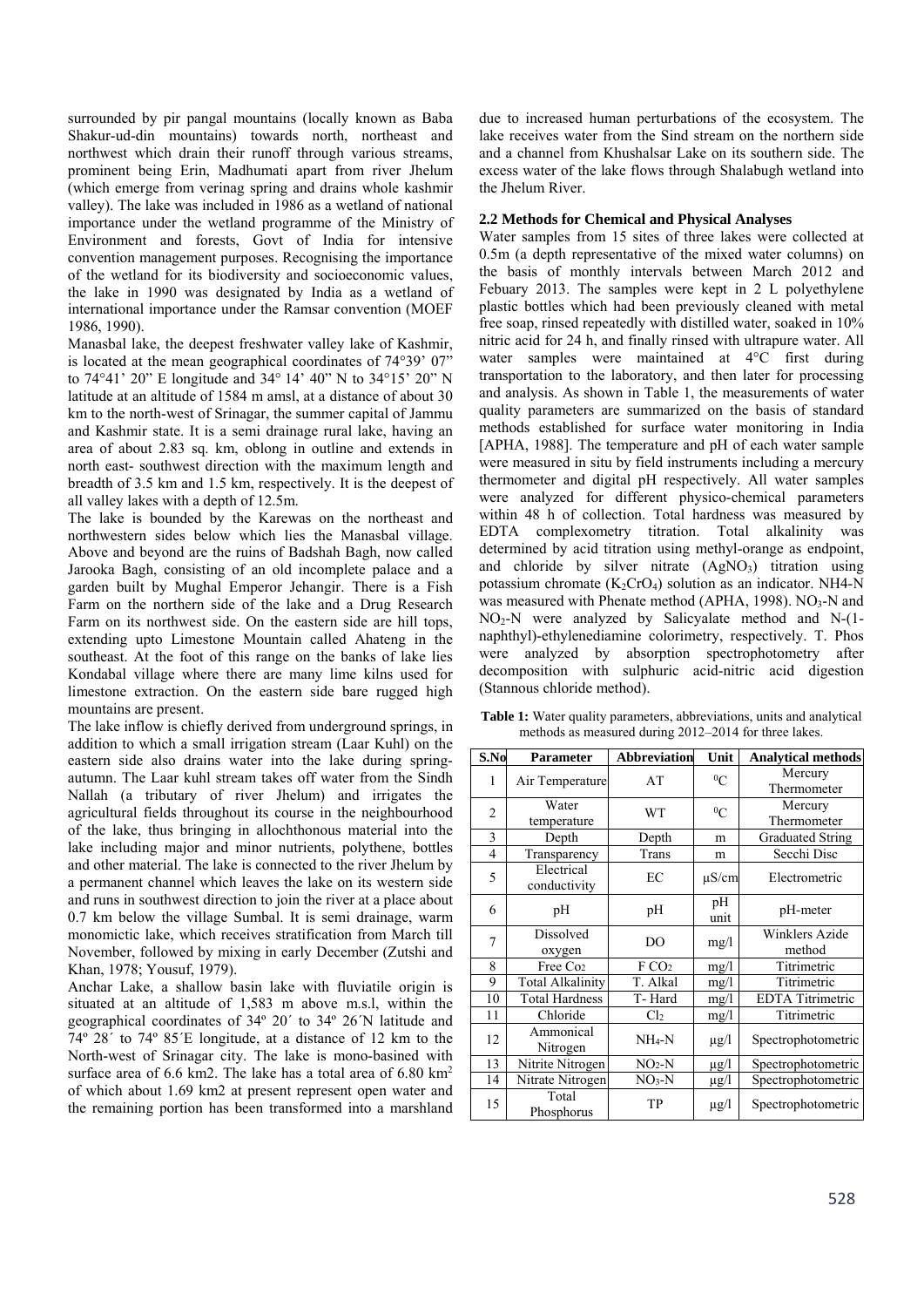

**Fig 1:** Location map of flood plain lakes (Wular, Manasbal and Anchar) of river Jhelum, Kashmir

## **3. Results and Discussion**

Water temperature is one of the most important limnological parameter that plays a prominent role in regulating nearly all other physico-chemical characteristics of the water as well as biological productivity (Wetzel, 1983) and also in controlling the nutrient input and turnover. Insignificant variation  $(p>0.05)$ in water temperature were observed across the three lakes, and the values are presented in Table. 2. Temperature showed a mean value of  $16.50 \pm 8.98$  °C in Anchar Lake,  $15.75 \pm 8.68$  °C in Manasbal Lake and  $14.67 \pm 8.76$  °C in Wular Lake. Water temperature influences the chemical and biological activity besides growth of aquatic organisms (Pawar, 2010).

Depth of an aquatic body plays an important role in concentrating ions in water mass, besides being an important determinant for the growth and development of various life forms of vegetation (Kaul and Handoo, 1980). Persistence and level of water column is determined by hydrological factors like the amount of water brought in and sent out, precipitation, melting of snow. During the present study significantly higher  $(p<0.05)$  values of depth were recorded in Manasbal lake  $(3.75)$  $\pm$  4.27 m), followed by Wular (2.61  $\pm$ 1.07 m) and lowest in Anchar lake  $(1.19 \pm 0.33 \text{ m})$ . All the three lakes depicted a distinctive rise of water level in spring and summer and the difference in water level were found statistically significant between the lakes. Increase in the water depth during springsummer in all the three water bodies is attributed to melting of ice and introduction of run-off waters.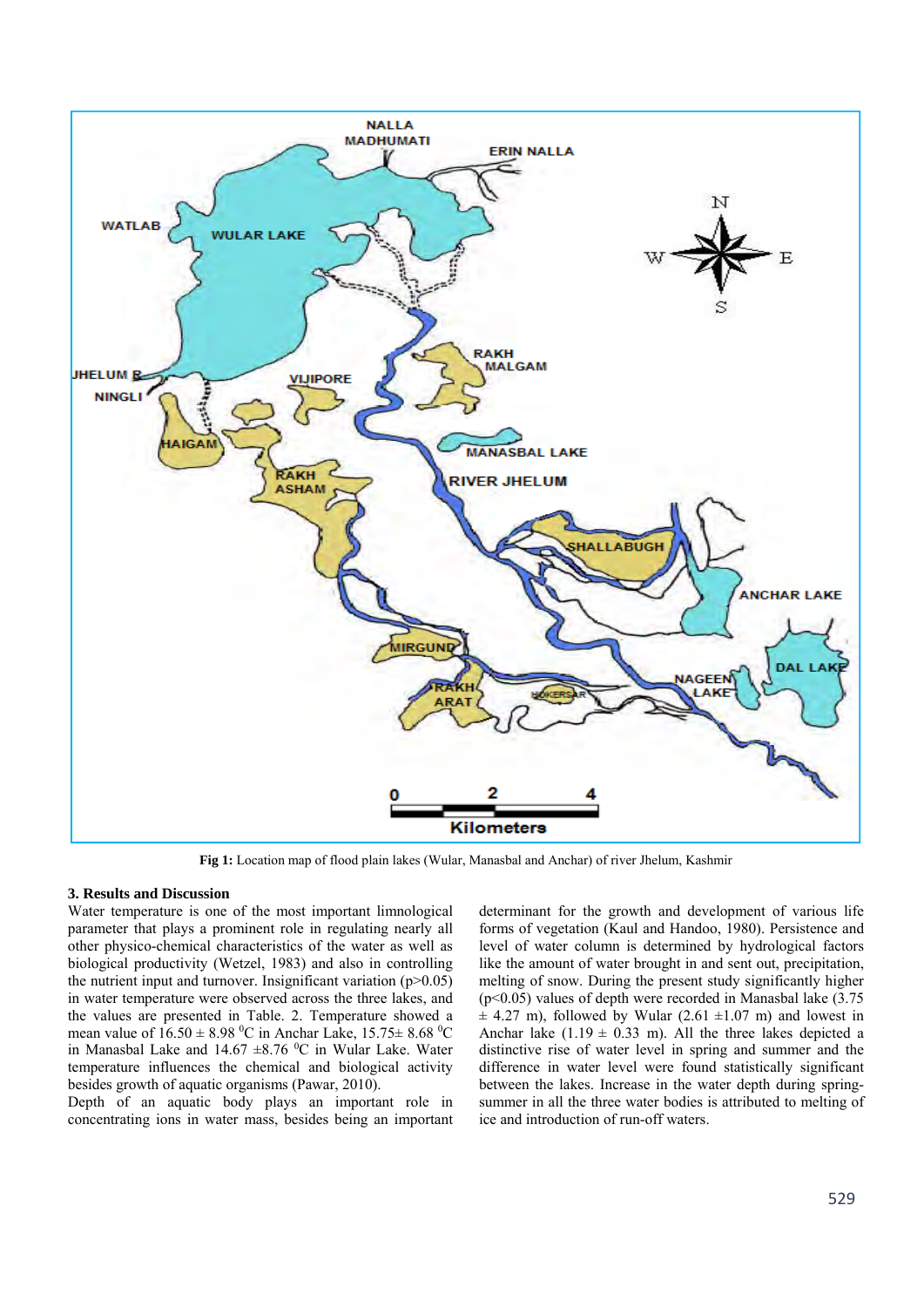| S. No | <b>P. C Parametres</b>   | Wular                      | <b>Manasbal</b>         | Anchar                     |
|-------|--------------------------|----------------------------|-------------------------|----------------------------|
|       | $AT(^0C)$                | $18.60^a \pm 9.40$         | $19.00^{a} \pm 9.36$    | 19.98 <sup>a</sup> ±9.74   |
| 2     | $WT(^0C)$                | $14.67^{\circ}$ $\pm 8.76$ | $15.754 \pm 8.68$       | $16.504 \pm 8.98$          |
| 3     | Depth(m)                 | $2.61b\pm 1.07$            | $3.75c+4.27$            | $1.19^{\circ} \pm 0.33$    |
| 4     | Trans(m)                 | $1.10b\pm0.27$             | $1.68c \pm 1.79$        | $0.554 \pm 0.16$           |
| 5.    | DO(mg/L)                 | $7.88b\pm 1.55$            | $8.12^{b} \pm 1.46$     | $4.05^{\circ}$ ± 1.68      |
| 6     | F.CO <sub>2</sub> (mg/L) | $14.82^b \pm 4.41$         | $10.03^{a} \pm 5.18$    | $16.10^{b} \pm 8.75$       |
|       | pH                       | $7.94^a \pm 0.40$          | $8.07b\pm 0.48$         | $8.22^{\circ} \pm 0.32$    |
| 8     | $T.$ Alk $(mg/L)$        | 122.34 <sup>a</sup> ±41.04 | $170.55^{\rm b}$ ±42.46 | 264.39° ± 67.24            |
| 9     | $EC (\mu S/cm)$          | $283.35^b \pm 60.58$       | $249.724 \pm 53.60$     | $407.72^{\circ} \pm 61.14$ |
| 10    | Cl <sub>2</sub> (mg/L)   | $20.27a \pm 4.81$          | $24.34b\pm4.33$         | $28.76c \pm 8.15$          |
| 11    | $T.$ Hard $(mg/L)$       | 154.34 <sup>a</sup> ±46.93 | $160.334 \pm 33.15$     | $200.23b\pm 35.00$         |
| 12    | $NH_4-N$ ( $\mu$ g/l)    | $234.46^b \pm 91.56$       | $48.284 \pm 17.22$      | 398.23° ± 105.79           |
| 13    | $NO2-N(\mu g/l)$         | $24.25^b \pm 6.34$         | $16.70^{a} \pm 6.77$    | $27.35^{\circ}$ ± 11.95    |
| 14    | $NO3N(\mu g/l)$          | $303.94^b \pm 85.37$       | $261.004 \pm 56.20$     | 350.78° ± 70.85            |
| 15    | T. Phos $(\mu g/l)$      | $213.07^{\circ}$ ±43.73    | $225.18^{a} \pm 82.26$  | $382.05^b \pm 82.95$       |

**Table 2:** Mean of Physico-chemical Parameters in the surface waters of Wular, Manasbal and Anchar Lakes, Mar 2012-Feb 2014

Values are Mean  $\pm$  SD. Values obtained from ANOVA post hoc nonparametric test Significant P< 0.05, Non significant, p > 0.05. Mean values with different superscripts are significantly different (p<0.05, Tukey's HSD)

Transparency is one of the important physical properties of water indicative of degree to which sunlight can pass through water. Variation in Trans was significant ( $p<0.05$ ) between the three lakes. Significantly higher  $(p<0.05)$  values of Trans were recorded in Manasbal Lake  $(1.68 \pm 1.79 \text{ m})$  and Wular Lake  $(1.10 \pm 0.27 \text{ m})$  as compared to Anchar Lake  $(0.55 \pm 0.16 \text{ m})$ (Table 2). Relatively lower transparency values in Anchar lake seem to be related to large quantities of swamp material brought from the catchment*.* Higher transparency values during the winter season may be due to sedimentation of suspended soil particles (Singh, 1990) and low suspended organic matter with poor planktonic growth (Sinha *et al*., 2002).

Dissolved oxygen is of paramount importance because it is critical to the survival of most forms of aquatic life besides being the most reliable criterion in assessing the trophic status and the magnitude of eutrophication (Edmondson, 1966). Dissolved Oxygen level in lakes vary according to the lake trophic levels, and depletion of dissolved in water probably is the most frequent result of water pollution (Srivastava *et al*., 2009). DO has significant variation  $(p<0.05)$  between the three water bodies with a range from a minimum of  $4.05 \pm 1.68$  mg/l (Anchar Lake) followed by  $7.88 \pm 1.55$  mg/l (Wular Lake) to a maximum of  $8.12 \pm 1.46$  mg/l (Manasbal Lake) as given (Table 2) indicating Anchar Lake with higher levels of contamination. However no significant difference (P>0.05) were found between Wular and Manasbal lakes.

The Free carbon dioxide is the indicator of the biological respiration activities of aquatic ecosystem. During the present study significantly ( $p<0.05$ ) higher values of  $FCO<sub>2</sub>$  were recorded in Anchar lake (16.10  $\pm$  8.75 mg/l) as compared to Wular (14.82  $\pm$  4.41 mg/l) and Manasbal lakes (10.03  $\pm$  5.18 mg/l). The higher values of  $F.CO<sub>2</sub>$  in Anchar lake may be attributed to the presence of high amount of organic matter which on microbial decomposition release large amount of  $F.CO<sub>2</sub>$  as a by-product of their metabolic activity.

pH is one of the very significant chemical characters of all waters explaining certain significant biotic and abiotic ecological characteristic of an ecosystem in general (Chandrasekhar *et al*., 2003). pH varying significantly (p<0.05) among the lakes had a range of  $8.22 \pm 0.32$  in Anchar Lake, followed by  $8.07 \pm 0.48$  in Manasbal Lake and  $7.94 \pm 0.40$  in Wular Lake (Table 2). pH recorded being in alkaline range indicates that the lakes were well buffered throughout the study period. pH range between 6.0 and 8.5 indicates productive nature of water body (Garg *et al*., 2010).

Total alkalinity is a measure of buffering capacity of water and is important for aquatic life in a freshwater system (Kaushik and Saxena, 1994). T. Alk exhibited significant variation  $(p<0.05)$  between the three lakes with higher values in Anchar Lake  $(264.39 \pm 67.24 \text{ mg/l})$  followed by Manasbal Lake  $(170.55 \pm 42.46 \text{ mg/l})$  and lowest in Wular Lake  $(122.34 \pm 12.46 \text{ mg/l})$ 41.04) (Table 2). The alkalinity of the present lakes appears to be greatly influenced by the inflow from catchment and also by the decomposition of autochthonous organic matter (Sugunan, 2000).

Conductance is a measure of the ability of water to conduct an electric current and has been used for assessing the trophic status of water bodies (Shastree *et al*., 1991). Variation in EC was significant  $(p<0.05)$  between the three lakes. Significantly higher (p<0.05) values of EC were recorded in Anchar Lake  $(407.72 \pm 61.14 \text{ mS/cm})$  and Wular Lake  $(283.35 \pm 60.58$ mS/cm) as compared to Manasbal Lake  $(249.72 \pm 53.60$ mS/cm) (Table 2) and indicates the quantity of dissolved salts in water (Gupta *et al*., 2008) besides the nutrient loading of the lakes. The relatively higher EC recorded in the present study in Anchar Lake is attributed to the high degree of anthropogenic activities such as waste disposal and agricultural runoff.

Chloride content in water is regarded as an indication of organic load of animal origin from the catchment area (Kumar *et al*., 2004). Concentration of chloride in an aquatic system is an index, not only of eutrophication, but also of pollution caused by sewage and other wastewaters (Munawar, 1970). Variation in  $Cl<sub>2</sub>$  was significant (p<0.05) between the three lakes. Significantly higher values of chloride were recorded for Anchar lake  $(28.76 \pm 8.15 \text{ mg/l})$  followed by Manasbal lake  $(24.34 \pm 4.33 \text{ mg/l})$  and lowest for Anchar  $(20.27 \pm 4.81 \text{ mg/l})$ (Table 2). The relatively higher values of chlorides observed at Anchar were due to the addition of city sewage and domestic waste (Dwvedi and Odi, 2003; Sanap *et al*., 2006).

The total hardness in all the three habitats was very high indicating hard water nature which seems to be related to the source of  $Ca^{++}$  and  $Mg^{++}$  owing to its origin to the lacustrine deposits in the valley (Wadia, 1961). The mean values of total hardness were found highest for Anchar lake  $(200.23 \pm 35.00)$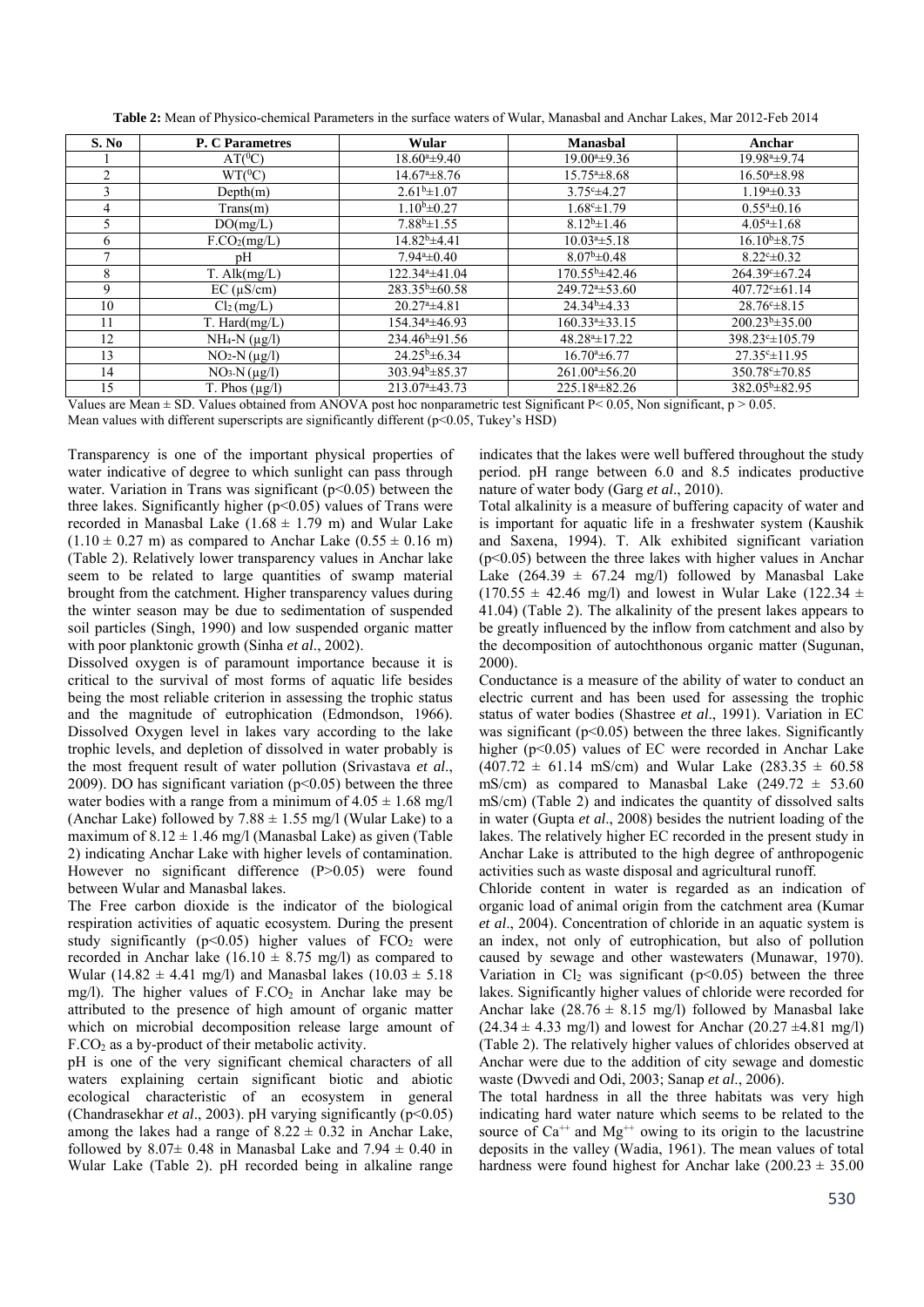mg/l) followed by Wular (154.34  $\pm$  46.93 mg/l) and lowest for Manasbal lake  $(160.33 \pm 33.15 \text{ mg/l})$ . Higher hardness in Anchar lake may be due to presence of large quantities of sewage, detergents and more anthropogenic activities.

Ammonical-nitrogen has been reported to be the preferred nitrogen for phytoplankton uptake (Wetzel, 2001) and is also a product of many organic degradation processes and thus could be expected to show large variations in concentration. NH4-N exhibited significant variation  $(p<0.05)$  between the three lakes with higher values in Anchar Lake  $(398.23 \pm 105.79 \text{ ug/l})$ followed by Wular Lake  $(234.46 \pm 91.56 \text{ µg/l})$  and lowest in Manasbal Lake  $(48.28 \pm 17.22 \mu g/l)$  (Table 2). Organically polluted waters with high levels of NH4-N show increased biological productivity due to readily available nutrients (Sheela *et al*., 2010). Though Anchar Lake has been associated with organic pollution (Bhat *et al*., 2001) the variation between these three lakes is highly significant.

Nitrite-nitrogen concentrations in unmodified waters are generally low in the range of 0-10 µg/l (Wetzel, 2001) while concentration above 10 µg/l are regarded to be indicative of sewage contamination. Bhat and Yousuf (2004) found nitritenitrate in some water bodies of kashmir in the range of 1-12  $\mu$ g/l while in the present investigation, the NO<sub>2</sub>-N concentration varied significantly between lakes and had a range of  $27.35 \pm 11.95$  µg/l in Anchar, followed by  $24.25 \pm 6.34$  $\mu$ g/l in Wular and 16.70  $\pm$  6.77  $\mu$ g/l in Manasbal (Table 2). The higher concentration of nitrite in Anchar lake may be attributed to the greater sewage contamination and use of fertilizers in the catchment area.

 $NO<sub>3</sub>-N$  and T. Phos showed significant variation (p<0.05) among the investigating lakes. The range of  $NO<sub>3</sub>-N$  was 350.78  $\pm$  70.85 µg/l, 303.94  $\pm$  85.37 µg/l and 261.00  $\pm$  56.20 µg/l in Anchar Lake, Wular Lake and Manasbal Lake, respectively (Table 2) indicating Anchar Lake as having the highest concentration of  $NO<sub>3</sub>-N$ . Concentration of T. Phos was highest in Anchar Lake  $(382.05 \pm 82.95 \,\mu g/l)$  compared to Manasbal Lake  $(225.18 \pm 82.26 \text{ µg/l})$  and Wular Lake  $(213.07 \pm 43.73 \text{ m})$ µg/l) (Table. 2). T. Phos enters the lakes through domestic wastewater, accounting for the accelerated eutrophication (Vyas *et al*., 2006) and the augmented concentration of T. Phos and NO3-N in lakes resulted in enhanced phytoplankton productivity (Pandit and Yousuf, 2002).

## **Acknowledgments**

First Author wish to thank Dr. Imran Khan, (Division of Agricultural Statistics, SKUAST-K) and Prof. Azmat Aalam Khan (LPM Division SKUAST-K) for their constructive comments on an earlier draft of this manuscript. Thanks are also due to Prof. Nair Azim, Former Head Department of Zoology, University of Kashmir, for providing necessary Laboratory facilities.

## **4. References**

- 1. APHA Standard Methods for Examination of Water and Waste Water. 20th ed. American Public Health Association, Washington, D.C., 1998.
- 2. Baddar B, Romhoo SA. Modeling the non-point source pollution in the Dal Lake catchment using geospatial tools. J Environ Dev 2007; 2(1):21-30.
- 3. Bhat FA, Yousuf AR. Limnological features of some lotic systems of Kashmir. In: Bioresources Concerns and

Conservation. (eds. Azra N. Kamili and A. R. Yousuf, eds) 2004, 57-70.

- 4. Bhat SA, Rather SA, Pandit AK. Impact of effluent from Sheri- Kashmir institute of medical sciences (SKIMS), Soura on Anchar Lake. J Res Dev. 2001; 1:30-37.
- 5. Chandrasekhar JS, Lenin BK, Somansekhar RK. Impact of urbanization on Bellandur lake, Bangalore - A case study. J Environ Biol. 2003; 24(3):223-227.
- 6. Dar JA, Mir MF, Bhat NA, Bhat MA. Pollution Studies of a Monomictic Lake, Srinagar, Jammu and Kashmir, India. *Forest Res* 2013; 2:1.
- Dwvedi P, Odi P. Evolution of potable water quality in streams and the Dickrong River in the district Papum Pore, Arunachal Pradesh, India. Ecology Environment and Conservation, 2003; 9(4):437-440.
- 8. Edmondson WT Changes in the oxygen deficit of lake Washington. Verh. Internat. Verein. Limnol. 1966; 16:153-158.
- 9. Garg RK, Rao RJ, Uchchariya D, Shukla G, Saksena DN. Seasonal variations in water quality and major threats to Ramsagar reservoir, India. Afr Environ Sci Technol 2010; 4(2): 061–076.
- 10. Gupta SK, Tiwari NP, Mohd. Noor Alam. Studies on Physco-Chemical status of two ponds at Patan in relation to growth of fishes. Nat. Env & Poll. Tech*.,* 2008; 7(4):729-732.
- 11. Jeelani G, Shah AQ. Geochemical characterization of water and sediment from the Dal Lake, Kashmir Himalaya, India: constraints on weathering and anthropogenic activity. Env Geol 2006; 50:12-23.
- 12. Jeelani G, Shah AQ. Hydrochemistry of Dal Lake of Kashmir Valley. J Appl Geochem 2007; 9(1):120-134.
- 13. Kaul V. Limnological survey of Kashmir lakes with reference to tropic status and conservation. Int. J India Environ Sci 1977; 3:29-44.
- 14. Kaul V. Water characteristics of some fresh water bodies of Kashmir. Curr Trends Life Sci 1979; 9:221-246.
- 15. Kaul V, Handoo JK. Water characteristics of some freshwater bodies of Kashmir. Current Trends in Life Science. 1980; 9:221-246.
- 16. Kaul V, Handoo JK, Qadri BA. Seasons of Kashmir. Geogr. Rev. India. 1977; 41(2):123-130.
- 17. Kaushik S, Sharma N. Physico-chemical characteristics and zooplankton population of a perennial tank, Matsya Sarowar, Gwalior. Environment and Ecology, 1994; 12(2):429-434.
- 18. Koul VK, Davis W, Zutshi DP. Calcite super-saturation in some subtropical Kashmir Himalayan lakes. Hydrobiologia 1990; 192(2-3):215-222.
- 19. Khan MA. Anthropogenic eutrophication and red tide outbreak in lacustrine systems of the Kashmir Himalaya. Acta Hydrochim Hydrobiol (Weinheim) 2000; 28:95-101.
- 20. Khan MA. Chemical environment and nutrient fluxes in a flood plain wetland ecosystem, Kashmir Himalayas, India. Indian for 2008; 134(4):505-514.
- 21. Khan S, Romshoo SA. Integrated analysis of geomorphic, pedologic and remote sensing data for digital soil mapping. J Himal Ecol Sustain Dev 2008; 3(1):39-50.
- 22. Kundangar MRD, Abubakr A. Thirty years of ecological research on Dal Lake Kashmir. J Res Dev 2004; 4:45-57.
- 23. Kumar R, Rather GH, Pandit AK, Sarwar SG. Comparative vstudy of macrophytes in two diverse lentic